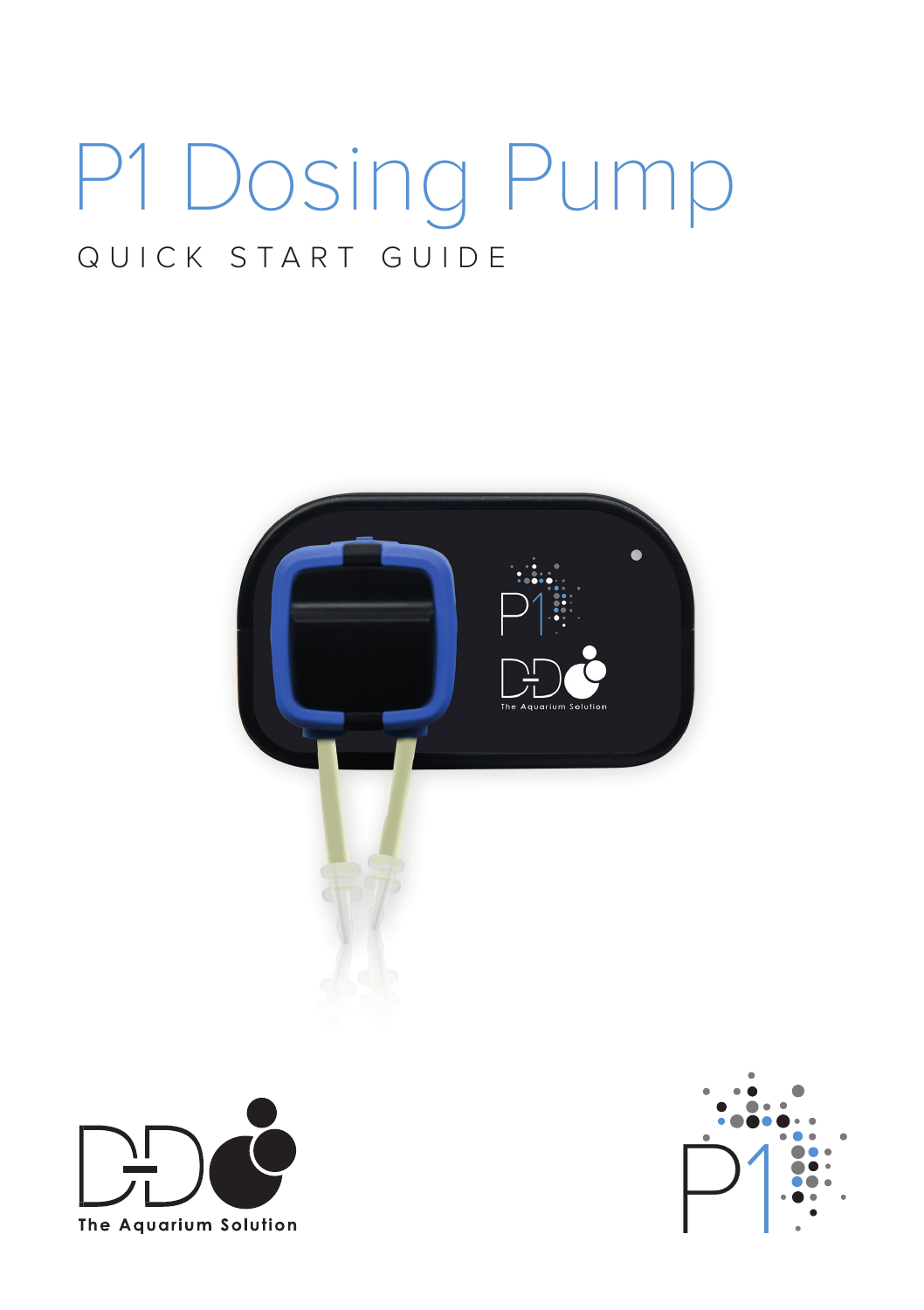## CONTENTS

- P1 Dosing Pump Unit
- Power Adapter
- Graduated Cylinder
- Transparent PVC Tubing
- Power Link Cable

## SPECIFICATIONS

Dosing Channel: 1 Dosing Times: 12 times / day up to once / 31 days Fluid Volume: 0.1ml - 6000ml Accuracy: <+/-2% Pump Life: >2000 hours

# THANK YOU

Thank you for purchasing this D-D The Aquarium Solution product. Please be sure to visit our website for more details, tips and installation FAQs on our product

www.theaquariumsolution.com

# 12 MONTH LIMITED WARRANTY

D-D The Aquarium Solution warrants to the original purchaser only that the P1 Dosing Pump will be free from defects in material and workmanship under normal use for a period of one year provided that the product is installed and used properly and consistent with the product manual. This limited warranty applies only to the original purchaser and is not transferable from the original consumer purchaser. In the event of a limited warranty claim, proof of purchase will be required.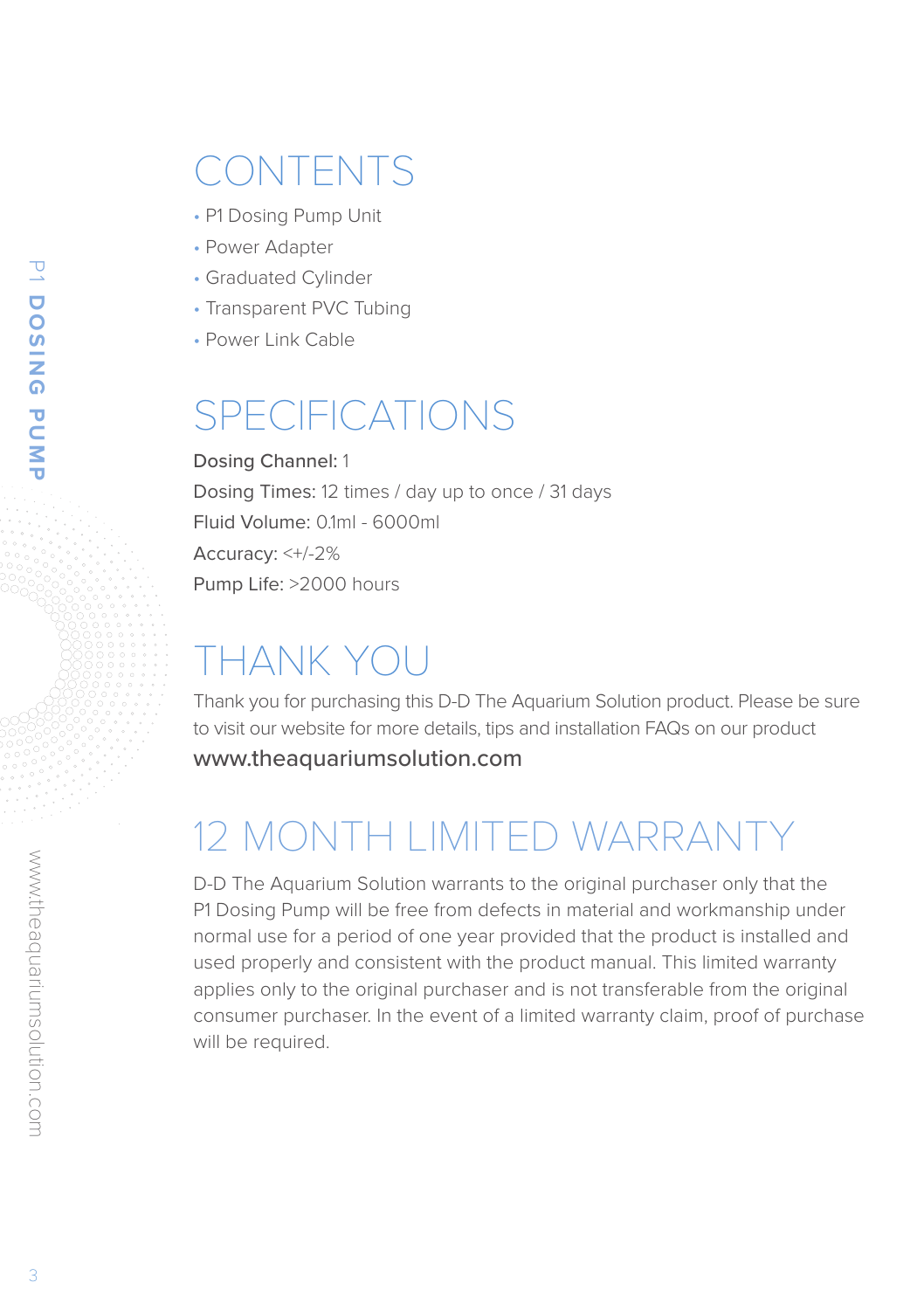# INSTALLATION

The P1 Dosing Pump is the latest state of the art controllable dosing system from D-D The Aquarium Solution. The pump can be easily controlled using an app to form a direct wireless connection using the Bluetooth functionality of your mobile device.

1. Attach the dosing pump head to the main unit by lining up the centre of the dosing head onto the shaft on the front of P1 unit and push the head in until it snaps into place. You can install the head with the tubing up, down, left or right to suit your particular setup.



2. Choose a position for your P1 with easy access: it should be close to an electrical power source, close to sump or location where the dosing tubing will be installed and also have easy access to dosing containers that will hold the solutions. The unit should also be installed higher than the sump but not directly above water - this is to prevent siphoning.

3. Connect the tubing by attaching the included PVC clear tubing to the unions already attached to the doser head and then we are ready to configure the P1. The intake is the right most tube and the output to the left when installed facing downwards.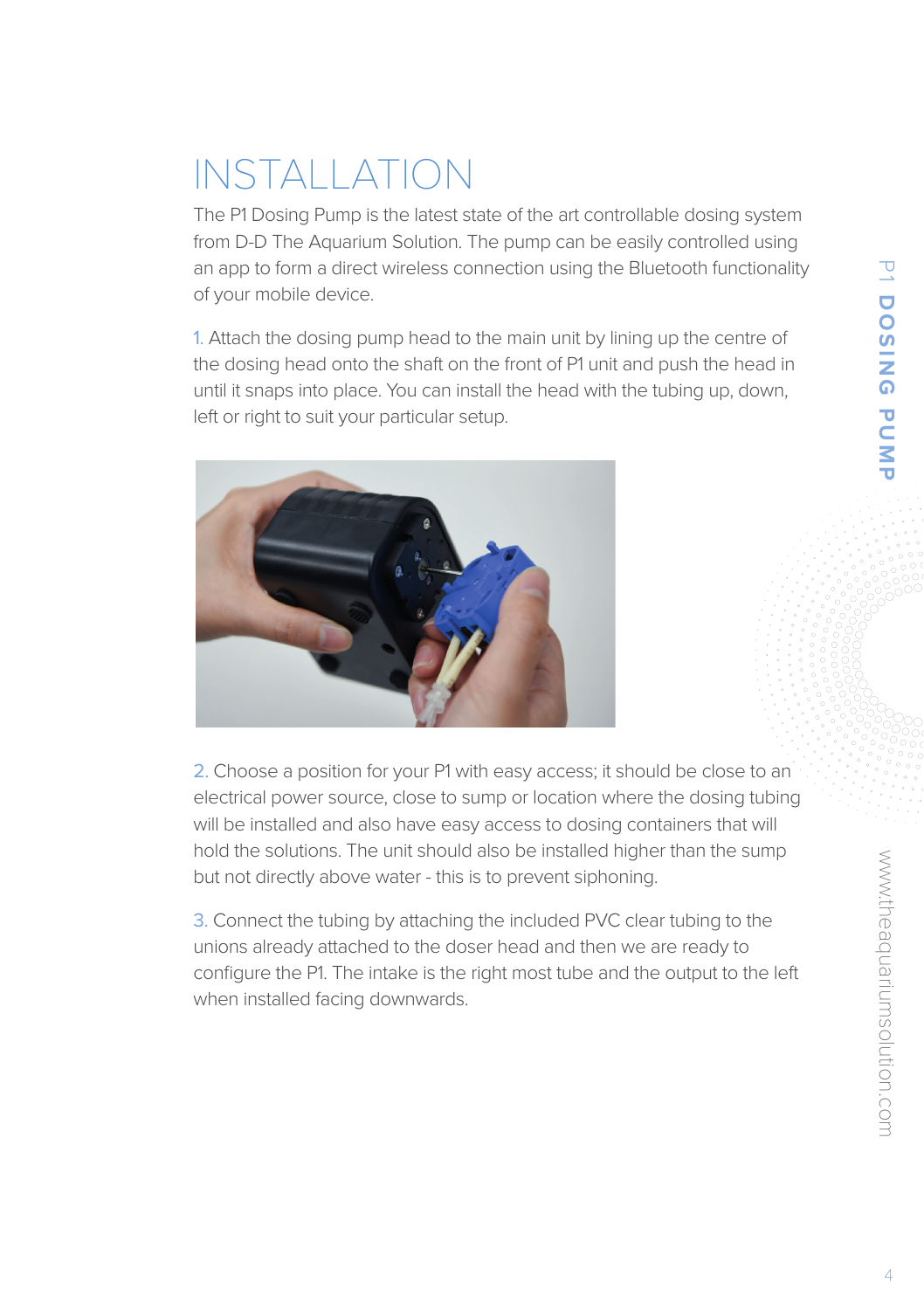## OPERATION

The P1 Pump is a custom version of the Kamoer X1 Pump made specifically for D-D The Aquarium Solution and uses the standard 'X1 Pump' App.

1. Download and install the 'X1 Pump' App from the Google Play or Apple App Store and make sure that Bluetooth is enabled on your mobile device.





2. Start the app and click on the upper left-hand corner 'Plus Symbol' to add a new device. Tap on the Bluetooth symbol to let the app scan the surrounding area and find your P1 pump. All done! Your P1 device is now connected.

3. Name your pump by tapping on the three dots to the right of the pump and select 'Set Nickname'. Type in your new name and tap 'Confirm'.



If you have multiple P1 Pumps, you can daisy-chain them together and easily assign them to different groups to make things a little more organised. To create or assign an P1 pump to a group, just tap on the three dots to the right of the P1 pump and tap on 'Group Select'. Type in or select your already created group name. This feature is great if you have multiple systems with multiple P1 Pumps.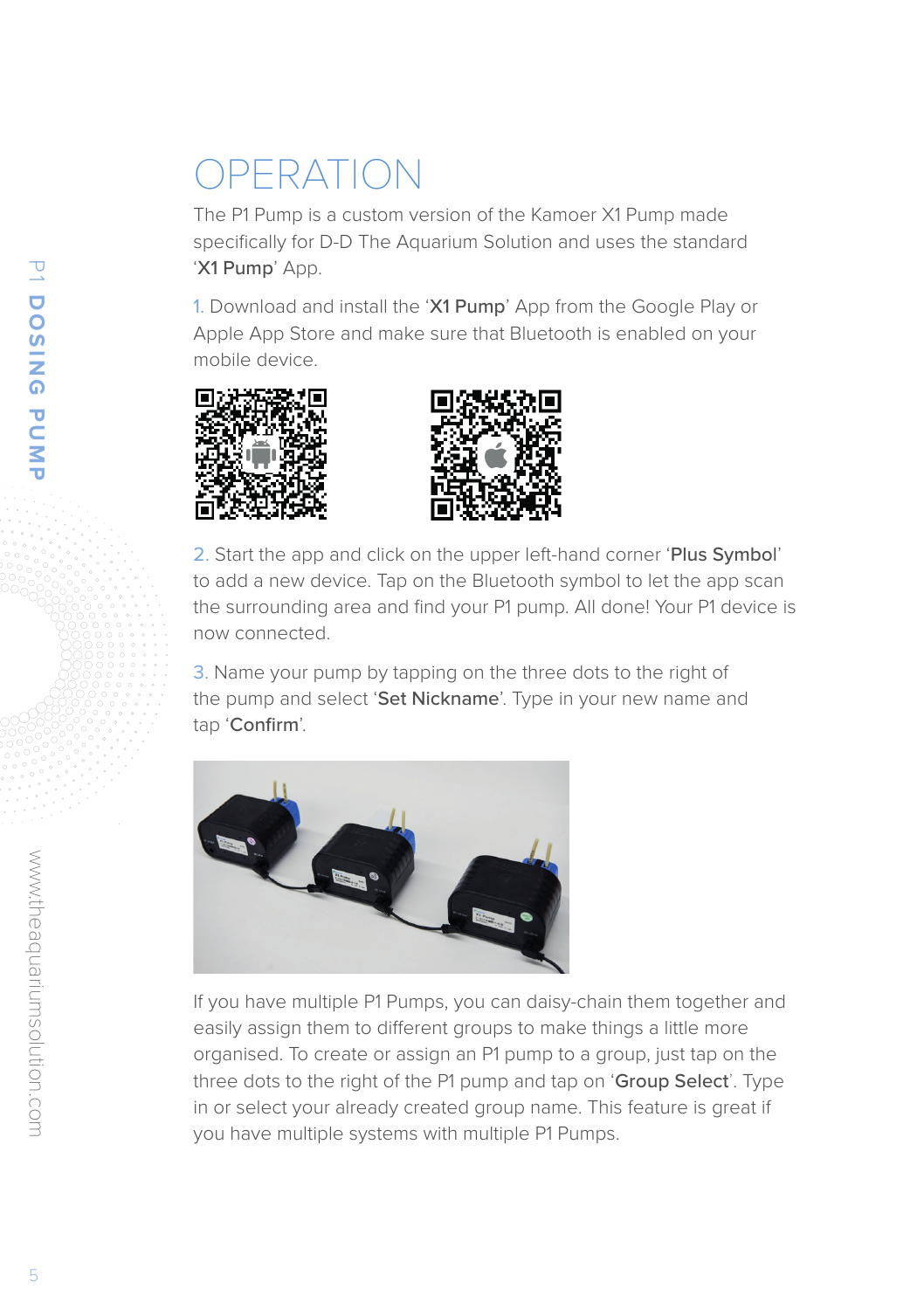# **CALIBRATION**

1. After connecting to the P1 Pump, the next step in the process is to calibrate it. Tap on the pump name to load the configuration page. Now tap on 'Settings' located on the upper right-hand corner. Now select 'Flow Calibration'.

2. Prime the line to purge out any excess air. If air is still in the line the calibration will be inaccurate. Once you see all air has been purged from the line and water starts to pour out, tap on 'Stop'.

3. Enter the volume of liquid in the measuring cylinder and tap on 'Complete'. For increased accuracy, we recommend that you calibrate the P1 pump every 4-6 weeks.

#### DOSING METHODS

The P1 has two methods of operation, 'Manual' for single one-time dosing and 'Planned' for a custom 12 stage, 24 hour dosing schedule.



### MANUAL AD

To dose manually, select 'Manual Add' from the 'Main' screen. Tap the centre of the circle to enter your volume amount in millilitres. Tap on 'Confirm' and then tap on 'Start adding'. The screen will show you a real-time countdown as the solution is being added.



### PLANNED A

Planned Add allows you to create a more intricate schedule of up to 12 different time points in a 24 hour period or to automate a single dosing on a daily basis at the same time each day.

To create a new plan, just tap on the pump name you wish to configure and from the top menu, select 'Plan Add'.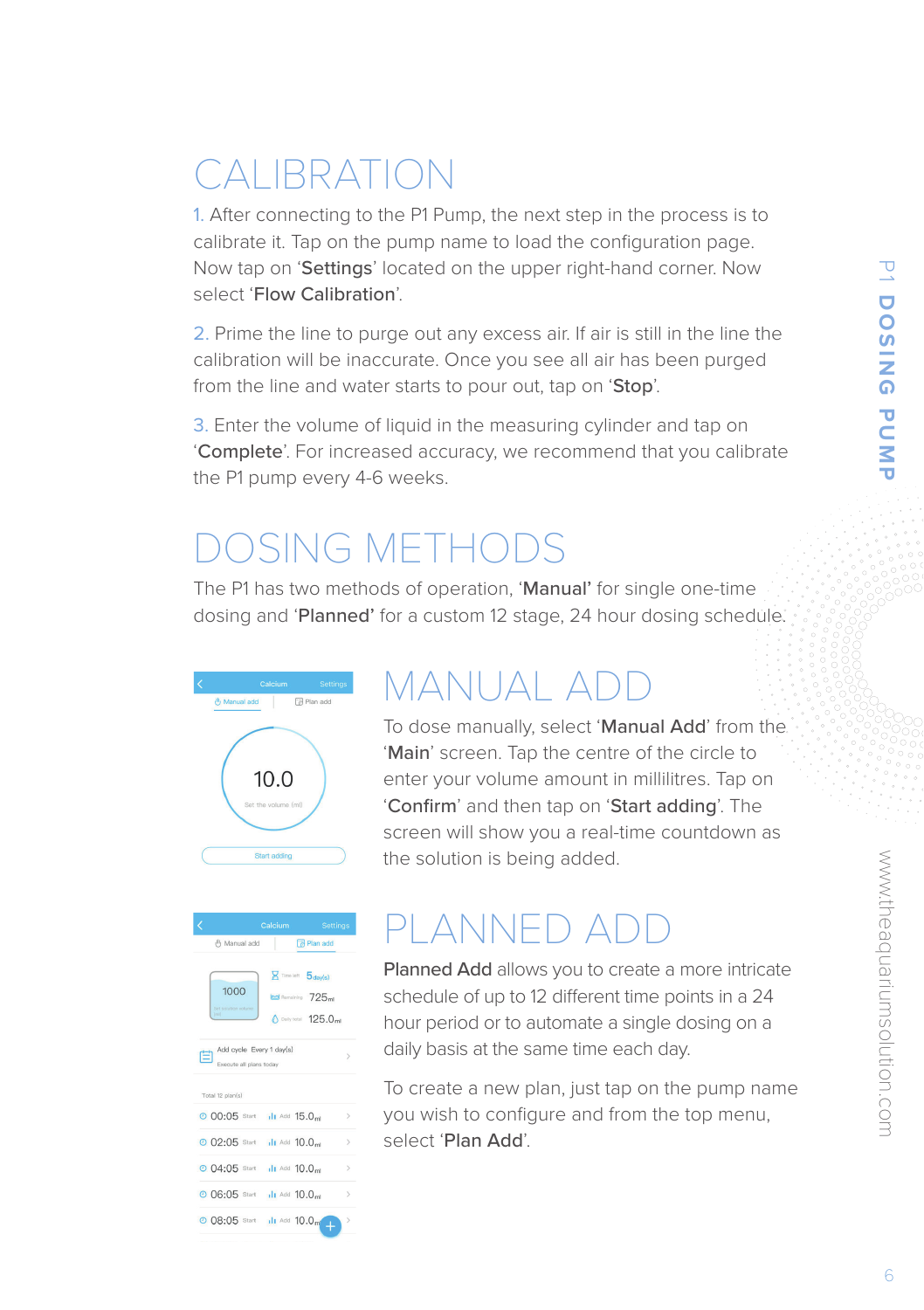At the top of the screen you will see the container section. This is a really handy section that allows you to approximate how much solution there is left in the container based on your current dosing schedule. In order for this to work correctly, you must enter the volume of your container to the best of your ability.

The next section is the cycle. Here you are able to determine if you want to dose on a daily basis or as infrequent as once every 31 days.

You can also set the pump to dose on a weekly basis which allows you to then select which days of the week you want to dose.

To select the days of the week you want to dose, just tap on the day until a blue check mark is added to the right side.

The final and bottom section is your actual schedule. Here you can tell the doser to administer a daily total volume and spread it evenly 12 times in a day.

To create a repeating schedule, tap on the 'Plus Symbol' at the bottom right of the app.

For an automated single dose regiment that repeats itself daily, select 'Add Plan'. To create a more intricate schedule that divides a total volume into multiple equal amounts, then select 'Quick Plan'.

The Anti-chemical interference setting allows you have another plan or pump dosing at the same time, one pump will delay administering the chemical by 5 minutes to ensure that the two chemicals do not mix.

Once you have configured all settings, tap on 'Save' at the upper right hand corner. The main screen will now show your entire dosing schedule and is now set to begin automatically dosing.

 $\bar{P}$